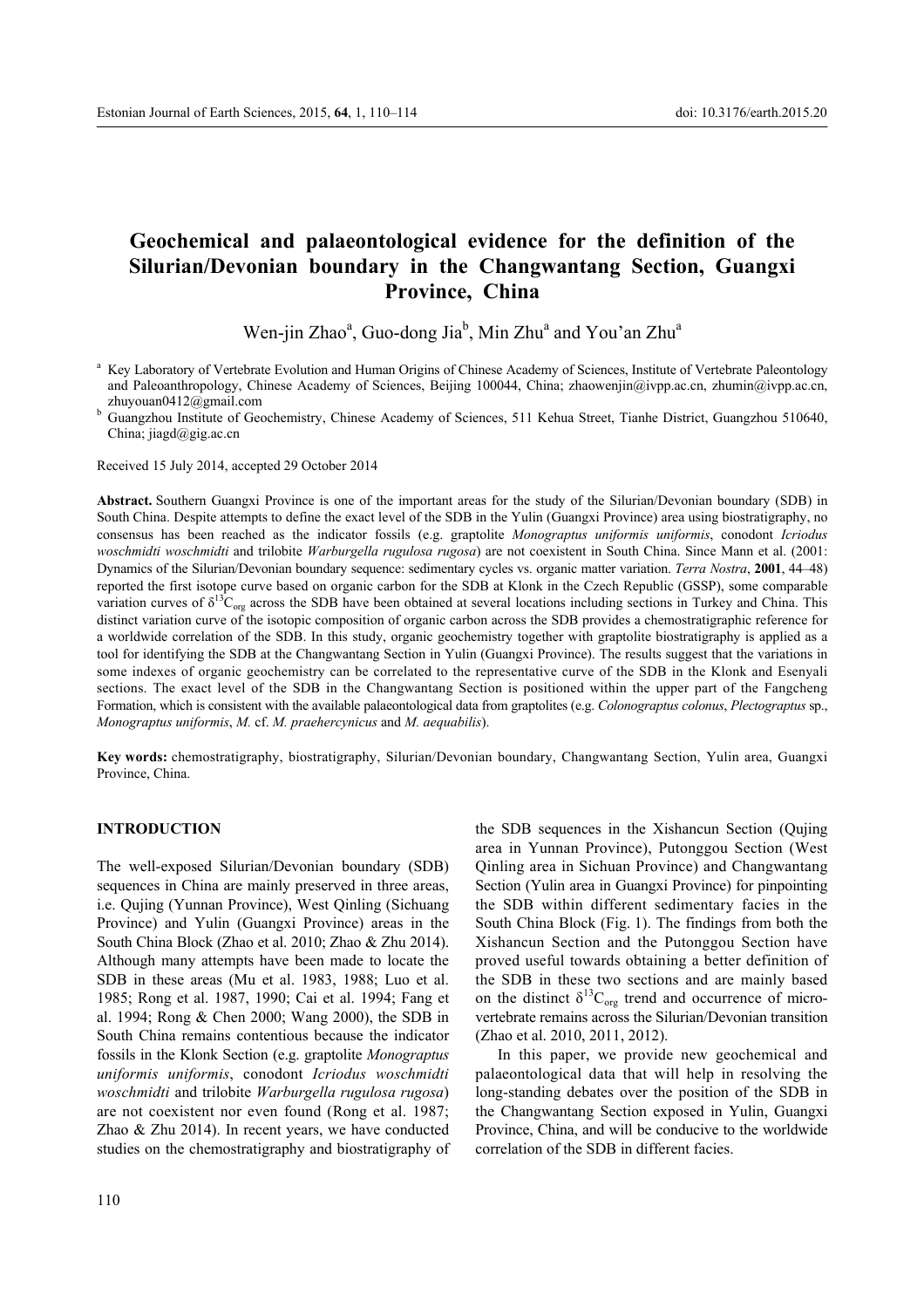

**Fig. 1.** Sketch map showing the Chinese tectonic units and the location of the Yulin area, Guangxi Province (revised from Zhao & Zhu 2010).

## **REGIONAL SETTING AND STRATIGRAPHICAL CHARACTERISTICS**

Tectonically, the Yulin area in Guangxi was situated at the southern margin of the South China Block during the middle Palaeozoic (Fig. 1). The continuous strata from Upper Silurian to Lower Devonian, including the upper part of the Fangcheng Formation and the lower part of the Beijuntang Formation, are well exposed in the area (Mu et al. 1983; Lin et al. 1984; Hou  $&$  Wang 1988). The rich graptolites from the Silurian/Devonian transition sequence dominated by silty shale and shale in the area suggest that the sedimentary environment should be a deep-water trough (Lin 1979; Hou & Wang 1988; Zhong et al. 1992).

Some Siluro-Devonian biostratigraphic works have been conducted since the 1970s in the Yulin area. The Changwantang Section (Figs 2, 3), one of eight measured sections in the area, has long been regarded as the best section for studying the SDB because of the continuous strata ranging in age from Upper Silurian to Lower Devonian rich in graptolites (Mu et al. 1983). The reported graptolites include *Monograptus* cf. *M. aequabilis*, *M. microdon* and *M. microdon silesicus* from the lower part of the Beijuntang Formation and *Pristiograptus* sp. and *Monograptus* sp. from the upper part of the Fangcheng Formation (Lin 1979; Mu et al. 1983, 1988; Hou & Wang 1988). Thus, previously the SDB was usually placed within the section between the Beijuntang Formation and the Fangcheng Formation based on the graptolites and lithostratigraphy (Mu et al. 1983; Hou & Wang 1988). However, the position of the SDB within the section remains contentious because of the absence of the index fossils found in the Klonk Section, the Global Stratotype Section and Point (GSSP) (Zhao & Zhu 2014).



**Fig. 2.** Stratigraphic succession, total organic carbon content and stable isotopic ratio of organic carbon versus depth in the Changwantang Section.

### **MATERIAL AND METHODS**

Based on previous studies on biostratigraphy (Mu et al. 1983, 1988), we collected 31 samples (about 200 g weight of each rock sample) at about 1.0 m intervals for the geochemical analysis from the Changwantang Section (28 m long). We also collected some wellpreserved graptolite material from six layers within the section. Fifteen rock samples (close to the potential SDB location in the section) for geochemical analysis were measured and analysed in the laboratory of the Guangzhou Institute of Geochemistry (GIG), Chinese Academy of Sciences.

We mainly measured the contents of total organic carbon (TOC) and stable isotopic values ( $\delta^{13}C_{\text{org}}$ ) of every individual rock powder by means of an elemental analyser (Vario Pyro Cube) connected to a continuous flow system (Isoprime 100), after removal of carbonate with HCl. The average standard deviations of these measurements were  $\pm 0.2\%$  for TOC and  $\pm 0.2\%$  for  $\delta^{13}C_{org}$ . The values of  $\delta^{13}C_{org}$  are expressed in standard delta notation relative to the Vienna Pee Dee Belemnite (VPDB). The new graptolite material collected from the Changwantang Section during field work were identified by Professor Xu Chen from the Nanjing Institute of Geology and Palaeontology, Chinese Academy of Sciences.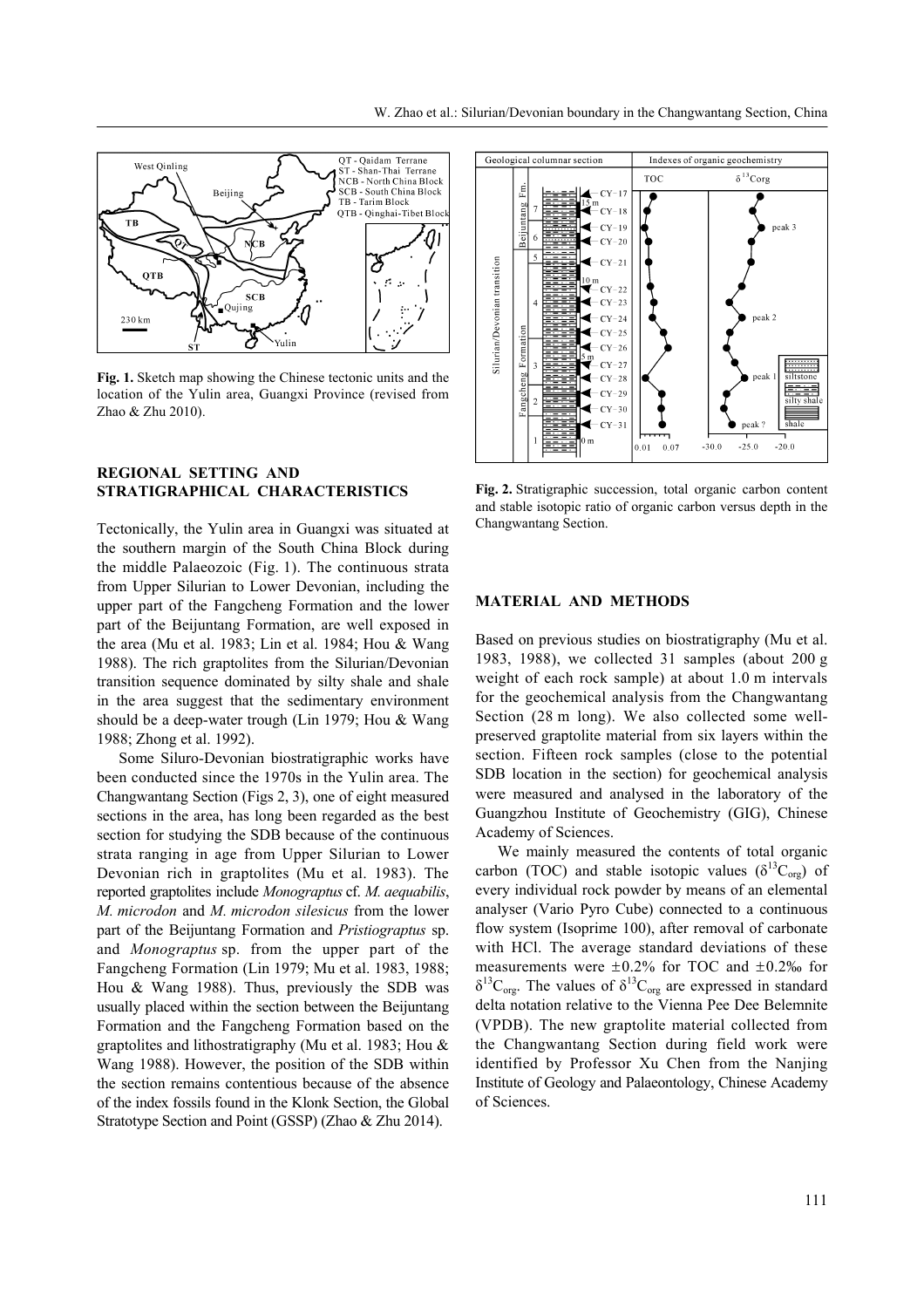

**Fig. 3.** Chemostratigraphic correlation of the isotopic variation in organic carbon between the Klonk-1 Section close to the GSSP, the Borehole Esenyali Section and the Changwantang Section with new graptolite data.

#### **RESULTS**

In the Changwantang Section, the TOC content values are not high, only ranging from 0.01% to 0.07% (Fig. 2). The values of  $\delta^{13}$ C<sub>org</sub> mainly vary between  $-8%$  and  $-23%$ , and exhibit three reliable peak values at the samples of CY-28  $(-25.4\%)$ , CY-24  $(-25.8\%)$ and CY-19  $(-23.2\%)$ , respectively, although they are mostly one-sample  $\delta^{13}C_{org}$  peaks (Fig. 2).

The lower TOC content values from the Changwantang Section are mainly related to the Silurian/Devonian transition limited primary production (Malkowski & Racki 2009) and the lower depositional rate, which are not suitable for the burial and preservation of organic carbon. Herein we try to fix the SDB within the section mainly based on comparison with the carbon isotopic variation pattern that is present in the Klonk-1 Section close to the GSSP and the Borehole Esenyali Section of Turkey. Based on the correlation of variations in  $\delta^{13}C_{\text{org}}$ between the Changwantang Section, the Borehole Esenyali Section and the Klonk-1 Section, it is likely that the SDB within the Changwantang Section can be placed below sample CY-29, which is consistent with the new palaeontological data from graptolites (Fig. 3).

Some well-preserved graptolites were collected from six different layers within the Changwantang Section,

corresponding to rock samples CY-17, CY-18, CY-26, CY-27, CY-29 and CY-31, respectively (Fig. 3). The Silurian graptolites, including *Colonograptus colonus* and *Plectograptus* sp., were collected from the layer of rock sample CY-31. The Devonian graptolites from the layers of rock samples CY-17, CY-18, CY-26, CY-27 and CY-29 mainly included *Monograptus uniformis* (Fig. 3), *M.* cf. *M. praehercynicus* and *M. aequabilis*, which are the index fossils for the lowermost Devonian. The above-mentioned graptolites indicate that the SDB in the Changwantang Section should be placed below sample CY-29, within the upper part of the Fangcheng Formation (Fig. 3).

#### **DISCUSSION AND CONCLUSION**

A distinct positive excursion of  $\delta^{13}C_{\text{org}}$  from the uppermost Silurian to the lowermost Devonian has been recognized in several sections exposed in the Czech Republic, Ukraine, Turkey, Austria, Morocco, Poland and China (Porębska et al. 1999; Mann et al. 2001; Buggisch & Mann 2004; Herten et al. 2004a, 2004b; Małkowski & Racki 2009; Zhao et al. 2010, 2011; Racki et al. 2012), which seems to provide a consistent chemostratigraphic tool for a worldwide correlation of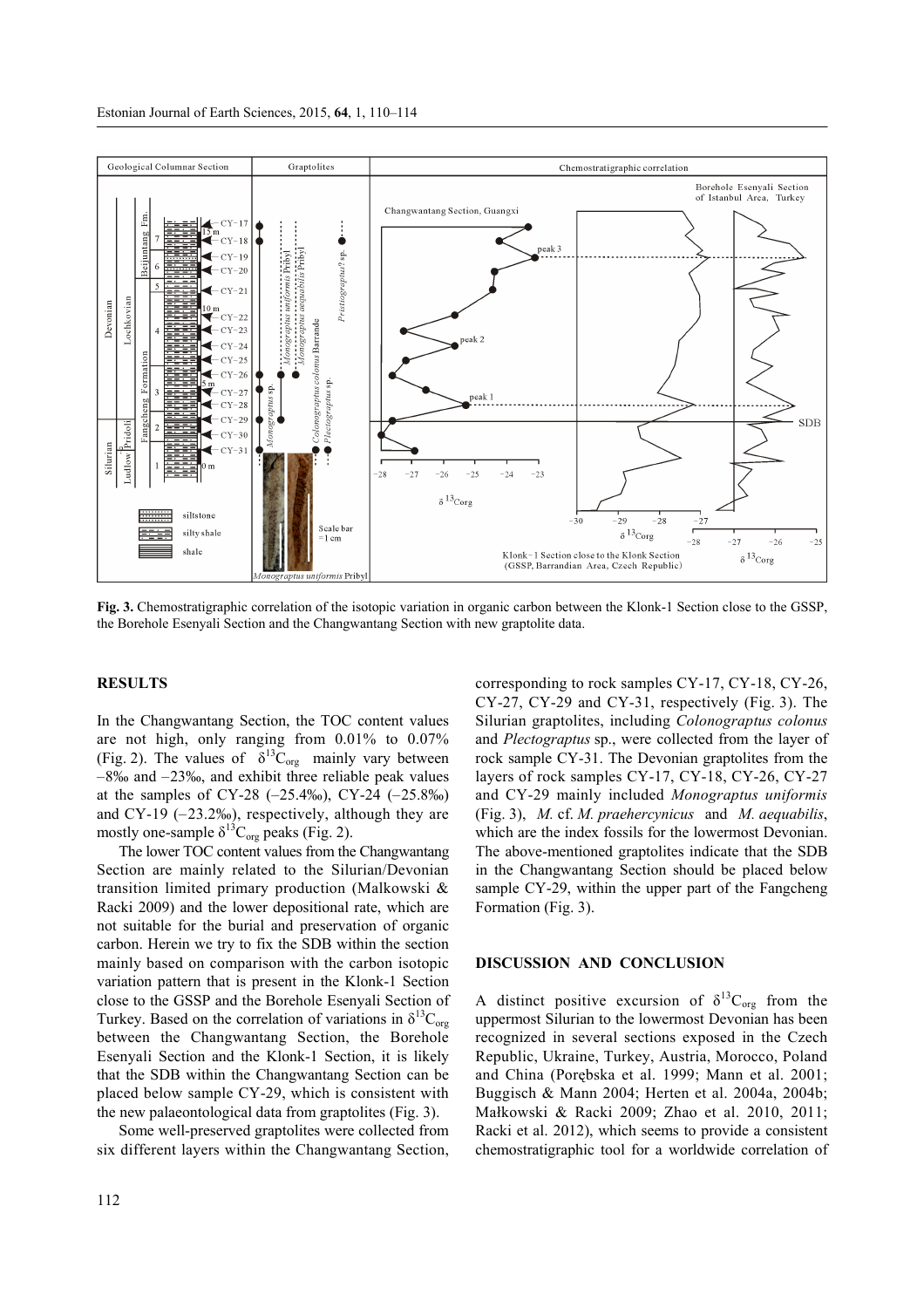the SDB (Buggisch & Mann 2004; Małkowski & Racki 2009; Zhao et al. 2010, 2011). The related chemostratigraphic research together with new graptolite data in the Changwantang Section, Yulin area in South China, provides additional empirical evidence.

Based on the correlation of variations in  $\delta^{13}C_{\text{org}}$ between the Changwantang Section, the Borehole Esenyali Section of the Istanbul area (Turkey) and the Klonk-1 Section close to the GSSP, and the new palaeontological data from graptolites, here we suggest that the exact level of the SDB within the Changwantang Section should be placed below sample CY-29, within the upper part of the Fangcheng Formation, which does not show any contradiction to a global bioproductivity event taking place shortly above the SDB within the Klonk-1 Section (Mann et al. 2001). The first distinct positive shift in  $\delta^{13}C_{org}$  across the SDB in the Changwantang Section provides strong support for the large-scale global biogeochemical perturbation across the SDB (Klonk Isotope Event) (Kaljo et al. 1996; Buggisch & Joachimski 2006; Małkowski & Racki 2009; Racki et al. 2012).

**Acknowledgements.** We thank Shi-tao Wang and Zhi-kun Gai for field work and Professor Xu Chen for the identification of graptolites. This work was funded by Major Basic Research Projects of China (2012CB821902) and National Natural Science Foundation of China (41272029). This paper is a contribution to IGCP Project 591.

#### **REFERENCES**

- Buggisch, W. & Joachimski, M. M. 2006. Carbon isotope stratigraphy of the Devonian of Central and Southern Europe. *Palaeogeography, Palaeoclimatology, Palaeoecology*, **240**, 68–88.
- Buggisch, W. & Mann, U. 2004. Carbon isotope stratigraphy of Lochkovian to Eifelian limestones from the Devonian of central and southern Europe. *International Journal of Earth Science*, 93, 521-541.
- Cai, C. Y., Fang, Z. J., Li, X. X., Wang, Y., Geng, L. Y., Gao, L. D., Wang, N. Z., Li, D. Y. & Liu, Z. H. 1994. New advance in the study of biostratigraphy of Lower and Middle Devonian marine-continental transitional strata in east Yunnan. *Science in China (Series B)*, **24**, 634–639 [in Chinese, with English abstract].
- Fang, Z. J., Cai, C. Y., Wang, Y., Li, X. X., Wang, C. Y., Geng, L. Y., Wang, S. Q., Gao, L. D., Wang, N. Z. & Li, D. Y. 1994. New advance in the study of the Silurian-Devonian Boundary in Qujing, East Yunnan. Journal of Stratigraphy, 18, 81-90 [in Chinese, with English abstract].
- Herten, U., El Hassani, A. & Mann, U. 2004a. Chemostratigraphy and bioproductivity of the Silurian/Devonian Boundary sequence at Mount Issimour (Anti-Atlas,

Morocco). In *Devonian Neritic-Pelagic Correlation and Events* (IUGS Subcommision on Devonian Stratigraphy, ed.), pp. 64–66. Inst. Scientifique, Rabat.

- Herten, U., Mann, U. & Yalçin, M. N. 2004b. Chemostratigraphic localization of the Silurian/Devonian Boundary in the Palaeozoic of Istanbul (Esenyali, pendik-Istanbul) by stable carbon isotope composition. In *Proceedings of International Symposium on Earth System Sciences*  2004 (Istanbul University, ed.), pp. 321-334. Istanbul University Press, Istanbul.
- Hou, H. F. & Wang, S. T. 1988. *The Devonian System of China*. Geological Publishing House, Beijing, 348 pp. [in Chinese].
- Kaljo, D., Boucot, A. J., Corfield, R. M., Le Herisse, A., Koren, T. N., Kriz, J., Männik, P., Märss, T., Nestor, V., Shaver, R. H., Siveter, D. J. & Viira, V. 1996. Silurian bio-events. In *Global Events and Event Stratigraphy*   $in$  the Phanerozoic (Walliser, O. H., ed.), pp.  $173-224$ . Springer-Verlag, Berlin.
- Lin, B. Y. 1979. The Silurian System of China. *Acta Geologica Sinica*, 85, 173-191 [in Chinese, with English abstract].
- Lin, B. Y. et al. 1984. *The Silurian System of China*. Geological Publishing House, Beijing, 241 pp. [in Chinese].
- Luo, H. L., Yu, J. Z. & Long, P. G. 1985. The trilobite sequences from the Upper Silurian and comments on the Silurian– Devonian Boundary in East Yunnan. *Journal of Stratigraphy*, 9, 220–223 [in Chinese].
- Malkowski, K. & Racki, G. 2009. A global biogeochemical perturbation across the Silurian-Devonian boundary: ocean-continent-biosphere feedbacks. *Palaeogeography*, *Palaeoclimatology, Palaeoecology*, 276, 244-254.
- Mann, U., Herten, U., Kranendonck, O., Poelchau, H. S., Stroetmann, J., Vos, H., Wilkes, H., Suchý, V., Brocke, R., Wilde, V., Muller, A., Ebert, J., Bozdogan, N., Soylu, C., El-Hassani, A. & Yalçin, M. N. 2001. Dynamics of the Silurian/Devonian boundary sequence: sedimentary cycles vs. organic matter variation. *Terra Nostra*, 2001, 44-48.
- Mu, E. Z., Chen, X., Ni, Y. N., Mu, D. C., Yun, J. L., Wei, R. Y., Yao, Z. G., Yin, B. A., Shi, W. J. & Zhang, J. D. 1983. The new observation on Silurian and Devonian strata in Qinzhou and Yulin regions of Guangxi. *Journal of Stratigraphy*, 7, 60–63 [in Chinese].
- Mu, E. Z., Chen, X., Ni, Y. N., Mu, D. C., Yun, J. L., Wei, R. Y., Yao, Z. G., Yin, B. A., Shi, W. J. & Zhang, J. D. 1988. The Silurian and Devonian in Qinzhou and Yulin regions of Guangxi. *Journal of Stratigraphy*, 12, 241– 254 [in Chinese, with English abstract].
- Porębska, E., Sawłowicz, Z. & Strauss, H. 1999. Organic carbon and sulfide sulfur isotope studies from the O/S and S/D boundary sediments in Poland. *Lunar and Planetary Institute Contribution No. 971* (*The abstract of Ninth Annual V. M. Goldschmidt Conference*), 7242 [www.lpi.usra.edu/meetings/gold99/pdf/7242.pdf, accessed 15 December 2014].
- Racki, G., Baliński, A., Wrona, R., Malkowski, K., Drygant, D. & Szaniawski, H. 2012. Faunal dynamics across the Silurian–Devonian positive isotope excursions ( $\delta^{13}C$ ,  $\delta^{18}$ O) in Podolia, Ukraine: comparative analysis of the Ireviken and Klonk events. *Acta Palaeontologica Polonica*, 57, 795-832.